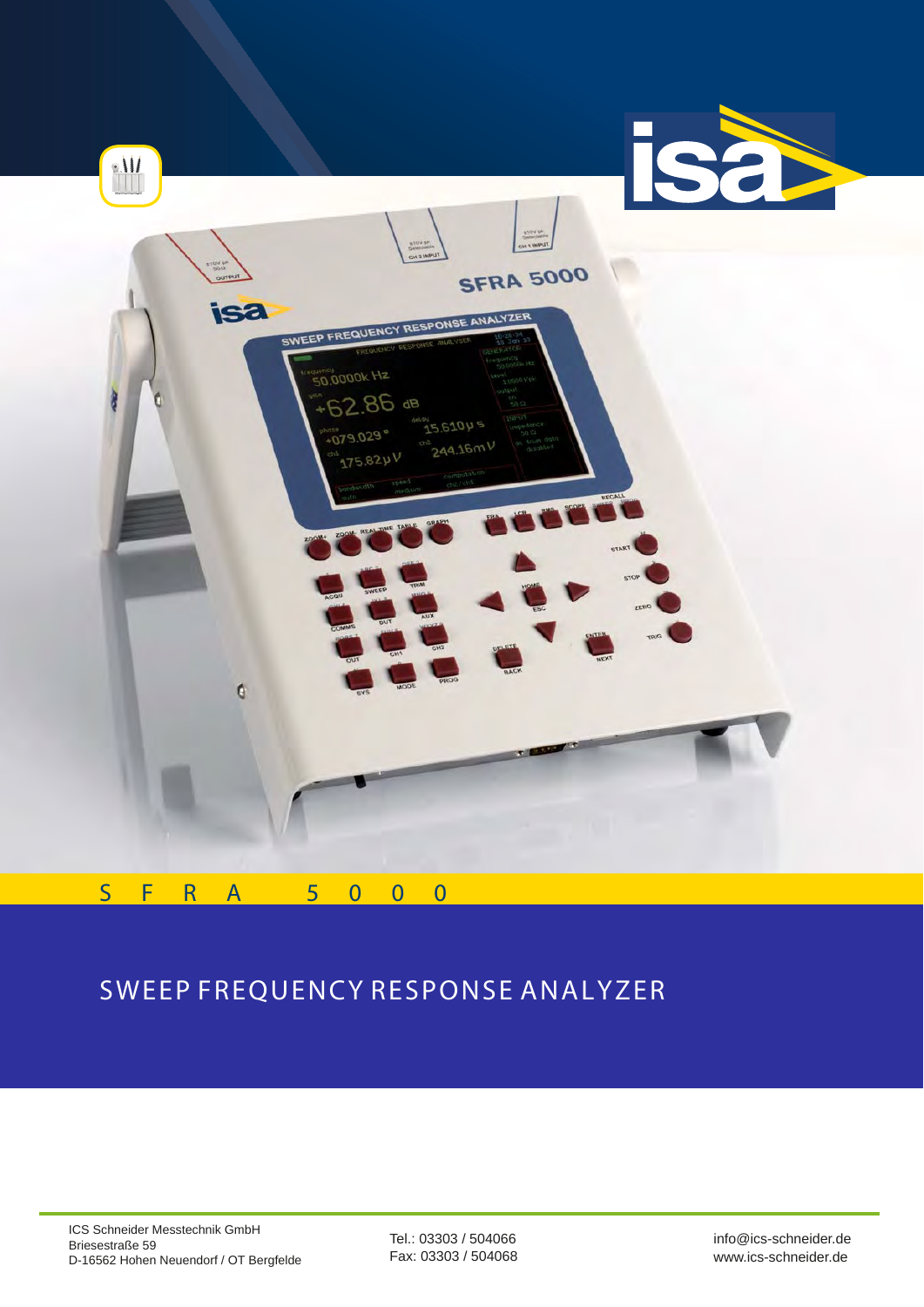



### Sweep frequency response analyzer.

- **•** Standalone high accuracy transformer analysis
- **Leading wideband accuracy: basic 0.02dB with** class leading high frequency performance
- **Leading phase accuracy: 0.05 degrees basic**
- Wide frequency range: 5Hz to 45MHz
- **•** Full colour VGA display enabling engineer to perform and store measurement in the field without a PC
- **PC software included: remote control, tables,**

graphs and database management of results

- **USB, RS232 and LAN interfaces**
- **LCR mode: fully functional LCR meter to** measure transformer LCR parameters
- **•** Various measurement modes: FRA, RMS, LCR, Scope
- Compliant to IEC60076-18 standard
- **•** Light and easy to carry.

# SYSTEM DESCRIPTION

SFRA 5000 is a standalone sweep frequency response analyzer for the high accuracy transformer analysis and integrates the STS and TD 5000 family test sets. The SFRA 5000 offers both high precision and portability in a single package, providing all the accessories required for fast, easy to use, reliable and repeatable measurements.

Without the need for a PC to compare transformer fingerprints, the SFRA 5000 decreases test time enabling the engineer to complete testing in a much shorter period of time than previously possible. The SFRA 5000 has the ability to utilise exisiting plots saved to internal memory or USB memory stick and use them as a reference during a live measurement. If a problem is detected the test can be interrupted without wasting any time by comparing the plots real time, point by point.

#### The software

SFRA 5000 is provided with its own embedded software, giving the possibility to the engineer to zoom into a portion of the sweep in order to inspect any differences in the plot in more detail during or after a sweep. This enables diagnosis of transformer faults early on in a transformer sweep, without the need for a PC. In fact, the SFRA 5000 does not run on a generic operation system, it is based upon embedded software which is more reliable in the field, especially when used as a standalone instrument.

SFRAComm Software provides excellent fault diagnosis assistance, ranging from a sophisticated database including multiple search options to automatic fault diagnosis algorithms in accordance with DLT - 911/2004 and also provides excellent



graphing functionality for the more experienced user. SFRAComm provides simple, swift and user intuitive diagnosis of transformer sweeps. The user is able to filter out unwanted sweeps from the built in database and select up to 9 sweeps to be plotted on one graph.

#### IEC60076-18 Compliance

The SFRA 5000 and accompanying accessories and software have been developed alongside the IEC60076-18 international standard for sweep frequency analysis of power transformers.

#### Connecting cables

The SFRA 5000 measurement system includes colour coded interconnecting leads and cable storage reel. This facilitates quick setup times for testing. The SFRA 5000 and cable reel are designed so that they can be used in site in the rugged flight case, ensuring the test equipment remains clean when operating in the sometimes challenging field environment.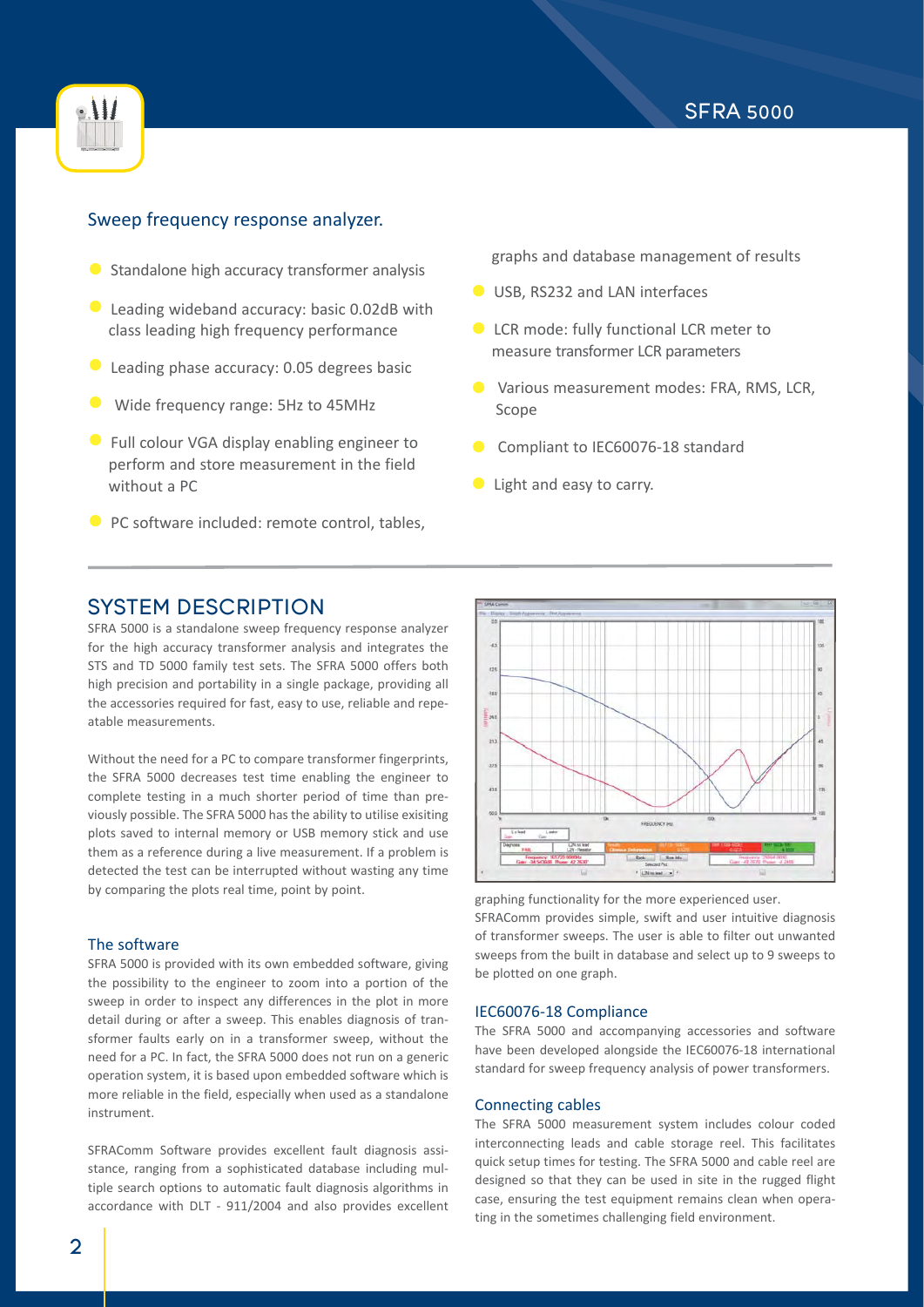



# TECHNICAL SPECIFICATIONS MEASUREMENT SPECIFICATION

#### Frequency response analyzer

. Measurement: Magnitude, Gain (CH1/CH2, CH2/CH1), Gain (dB), offset gain (dB), phase(°)

. Frequency Range: 5Hz - 45MHz

- . Gain Accuracy in dB:
- 0.02dB <50kHz

0.02dB + 0.05dB/MHz < 5MHz

- 0.1dB + 0.04dB/MHz < 45MHz
- . Phase Accuracy:
- 0.05° < 10kHz

0.07° + 0.0009°/kHz < 5MHz

- 5.05° + 0.0001°/kHz < 45MHz
- . Frequency Source: Generator
- . Measurement: Real Time DFT, no missing data
- . Speed: Up to 100 readings per second
- . Filter: Selectable from 0.2 seconds
- . Resolution: 5 or 6 digits
- . Input Impedance: 50 Ohm or 1M Ohm High Impedance (Selectable)
- . Dynamic Range: 120dB
- . Repeatability: between 0 and 100 dB.

#### L C R Meter

. Functions: L, C, R (AC), Q, Tan Delta, Impedance, Phase - Series or Parallel Circuit

- . Frequency Range: 5Hz 5MHz
- . Current Shunt: 50R Internal or External
- . Ranges: Inductance, Capacitance, Resistance
- . Basic Accuracy: 0.5% + 2%/MHz
- . Sweep Capability: All AC functions
- . Impedance Range: 100mOhm to 100kOhm.

#### True RMS Voltmeter

- . Channels: 2 (Ground Referenced)
- . Frequency Range: 5Hz -5MHz
- . Measurement: AC RMS, Peak, CF, Surge, dBm
- . Basic Accuracy (AC):
- 0.05% range + 0.05% reading +  $0.1$ mV <  $1$ kHz
- 0.15% range + 0.15% reading + 0.1mV < 10kHz
- 0.5% range + 0.5% reading + 0.025%/kHz + 0.4mV < 5MHz.

#### Signal Generator

- . Type: Direct Digital Synthesis, Single Frequency or Sweep
- . Frequency: 5Hz to 45MHz
- . Waveforms: Sine, Square, Triangle, Ramp, White Noise
- . Accuracy: Frequency 5ppm over all temperature range
- Amplitude ±5% < 10MHz, Amplitude ±10% < 45MHz
- . Impedance: 50 Ohm ± 2%
- . Scaling: 1x10^-9 to 1x10^9
- . Output Level: 50mVpk to 10Vpk.

#### Input Ranges

- . Inputs: 2 x 10Vpk
- . Connectors: Ground referenced BNC
- . Coupling: AC
- . Input: 10Vpk from earth
- . Input Ranges: Peak Ranging 3mV, 10mV, 30mV, 100mV, 300mV, 1V, 3V, 10V
- . Scaling: 1x10^-9 to 1x10^9
- . Ranging: Full auto, Up only or Manual

. Input Impedance: 50 Ohm or 1M Ohm High Impedance Selectable.

## ACCESSORIES AND PORTS

- Instrument Accessories
- . Probes: 2x Probes
- . Leads: 3x BNC to BNC (Output, CH1, CH2), RS232, Power
- . Software: CommView, SFRACoMM
- . Documentation: Calibration Certificate, User Manual.

#### SFRA 5000 Transformer Connection System

- . Bushing Clamps: 2x Bushing Connection Clamps
- . BNC Cable Reel: N4L 18m Cable reel (Signal, CH1, CH2)
- . Earth Braid: 2x 5 metre Earthing Braid
- . Earth Clamps: 2x
- . Spare Earth Braid: 2x 500mm
- . USB Stick: 2 GB.

#### Ports

- . RS232: Baud Rate to 19200, RTS/CTS flow Control
- . USB: USB Port
- . LAN: 10/100 base-T Ethernet auto sensing RJ45.